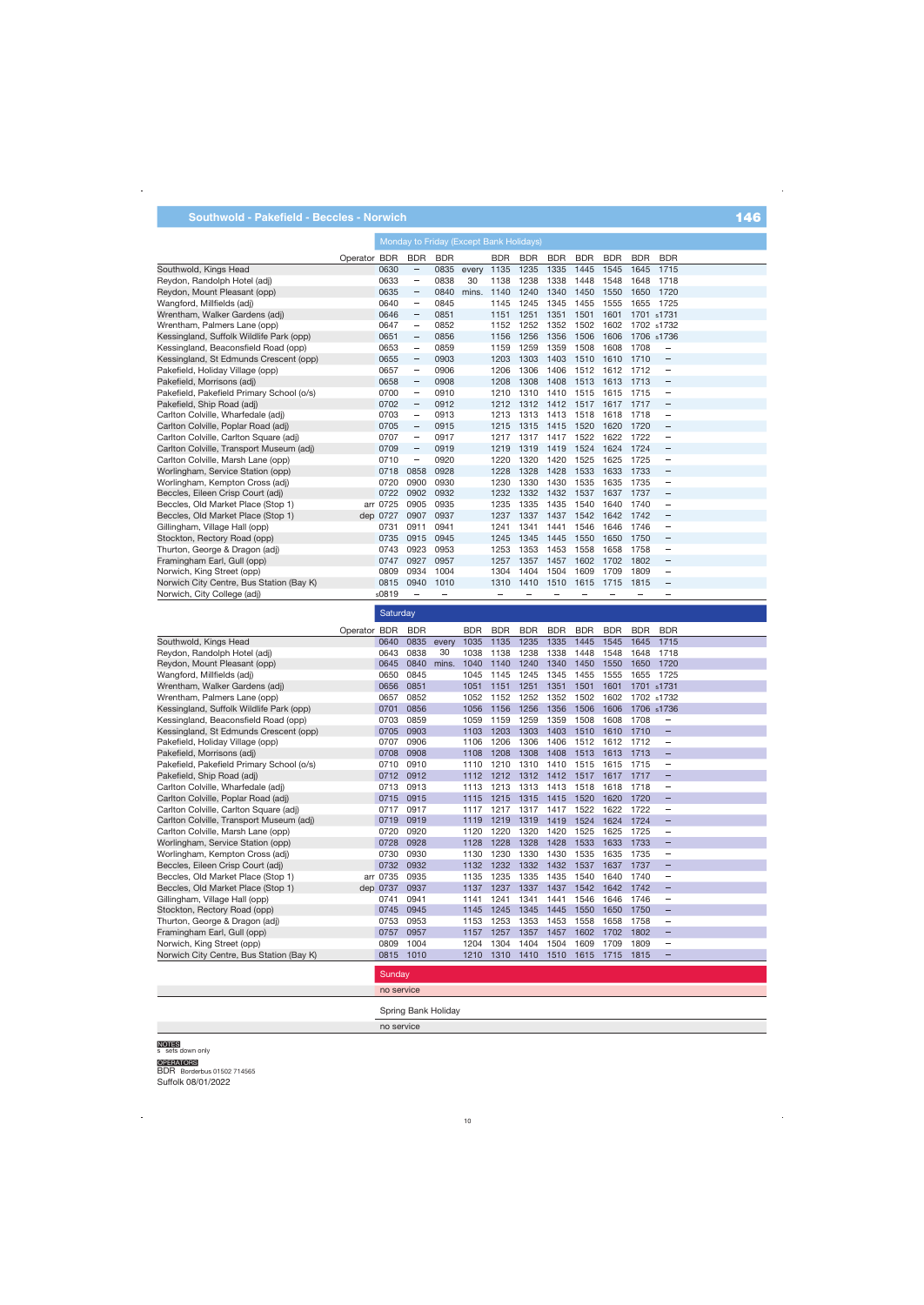Summer Bank Holiday

no service

Suffolk 08/01/2022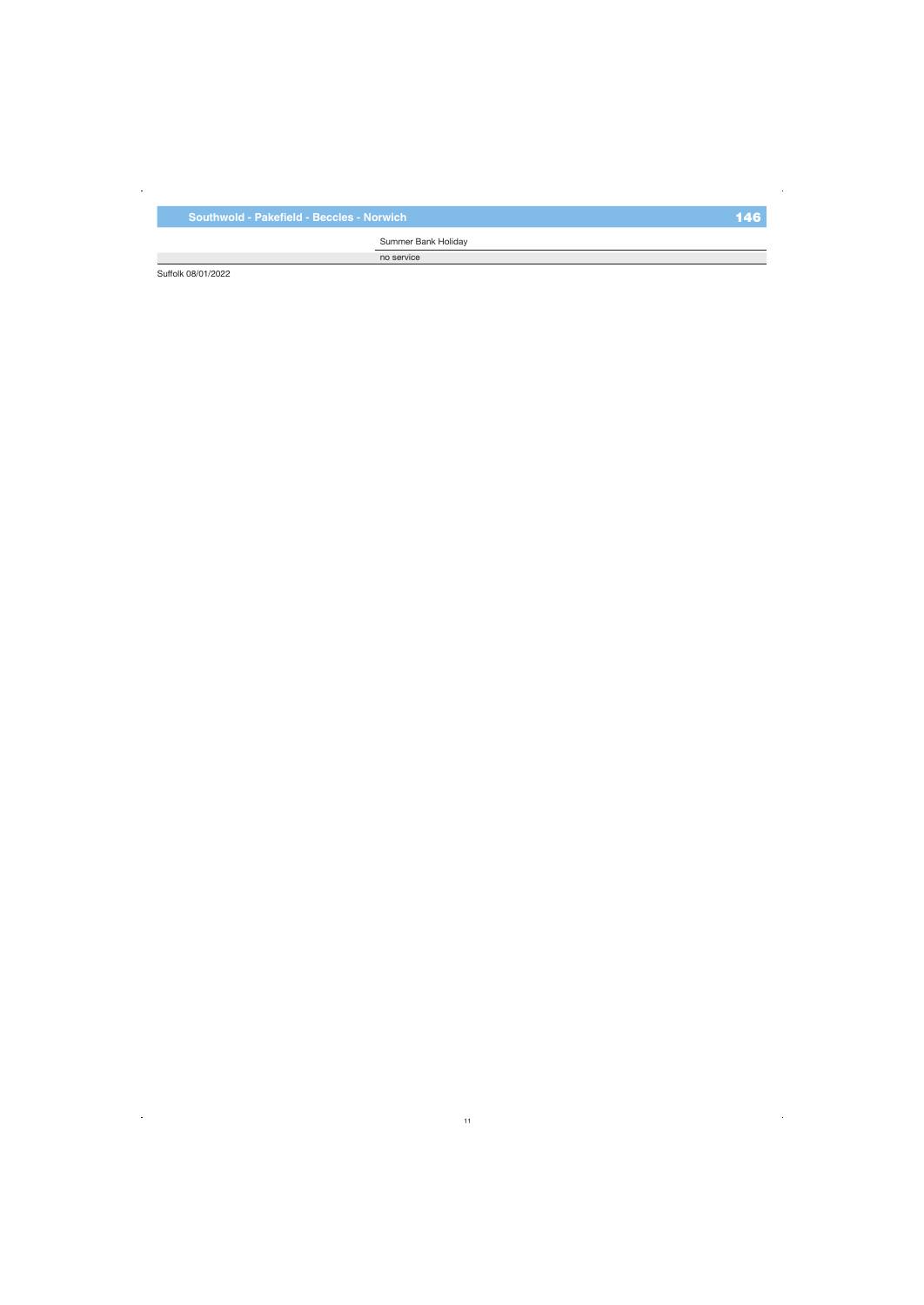|                                           |              | Monday to Friday (Except Bank Holidays) |            |                                 |            |       |            |            |            |                  |            |                          |  |
|-------------------------------------------|--------------|-----------------------------------------|------------|---------------------------------|------------|-------|------------|------------|------------|------------------|------------|--------------------------|--|
|                                           | Operator BDR |                                         | <b>BDR</b> | <b>BDR</b>                      | <b>BDR</b> |       | <b>BDR</b> | <b>BDR</b> | <b>BDR</b> | <b>BDR</b>       | <b>BDR</b> | <b>BDR</b>               |  |
| Norwich City Centre, Bus Station (Bay K)  |              |                                         |            |                                 | 0915       | every | 1315       | 1415       | 1515       | 1620             | 1720       | 1820                     |  |
| Norwich, King Street (adj)                |              |                                         |            |                                 | 0919       | 30    | 1319       | 1419       | 1519       | 1629             | 1729       | 1824                     |  |
| Framingham Earl, Gull (adj)               |              |                                         |            |                                 | 0928       | mins. | 1328       | 1428       | 1528       | 1638             | 1738       | 1833                     |  |
| Thurton, George & Dragon (opp)            |              |                                         | -          | $\hspace{0.1mm}-\hspace{0.1mm}$ | 0930       |       | 1330       | 1430       | 1530       | 1640             | 1740       | 1835                     |  |
| Stockton, Rectory Road (adj)              |              |                                         |            |                                 | 0938       |       | 1338       | 1438       | 1538       | 1648             | 1748       | 1843                     |  |
| Gillingham, Bus Shelter (adj)             |              |                                         |            | $\overline{\phantom{m}}$        | 0942       |       | 1342       | 1442       | 1542       | 1652             | 1752       | 1847                     |  |
| Beccles, Old Market Place (2)             | arr          |                                         |            |                                 | 0946       |       | 1346       | 1446       | 1546       | 1656             | 1756       | 1851                     |  |
| Beccles, Old Market Place (2)             | dep          | $\overline{\phantom{m}}$                | 0903       | 0923                            | 0948       |       | 1348       | 1448       | 1548       | 1658             | 1758       | 1851                     |  |
| Beccles, Eileen Crisp Court (opp)         |              | $\qquad \qquad -$                       | 0905       | 0925                            | 0950       |       | 1350       | 1450       | 1550       | 1700             | 1800       | 1853                     |  |
| Worlingham, Kempton Cross (opp)           |              | $\overline{\phantom{0}}$                | 0907       | 0927                            | 0952       |       | 1352       | 1452       | 1552       | 1702             |            | 1802 s1855               |  |
| Worlingham, Service Station (nr)          |              | $\qquad \qquad -$                       | 0909       | 0929                            | 0954       |       | 1354       | 1454       | 1554       | 1704             |            | 1804 s1857               |  |
| Carlton Colville, Marsh Lane (adj)        |              | -                                       | 0916       | 0936                            | 1001       |       | 1401       | 1501       | 1601       | 1711             | 1811       |                          |  |
| Carlton Colville, Transport Museum (opp)  |              | $\qquad \qquad -$                       | 0917       | 0937                            | 1002       |       | 1402       | 1502       | 1602       | 1712             | 1812       | $\overline{\phantom{m}}$ |  |
| Carlton Colville, Carlton Square (opp)    |              | -                                       | 0919       | 0939                            | 1004       |       | 1404       | 1504       | 1604       | 1714             | 1814       | -                        |  |
| Carlton Colville, Poplar Road (opp)       |              | $\qquad \qquad -$                       | 0921       | 0941                            | 1006       |       | 1406       | 1506       | 1606       | 1716             | 1816       | $\overline{\phantom{m}}$ |  |
| Carlton Colville, Fortress Road (adj)     |              |                                         | 0923       | 0943                            | 1008       |       | 1408       | 1508       | 1608       | 1718             | 1818       | $\qquad \qquad -$        |  |
| Pakefield, Ship Road (opp)                |              | $\qquad \qquad -$                       | 0925       | 0945                            | 1010       |       | 1410       | 1510       | 1610       | 1720             | 1820       | $\overline{\phantom{m}}$ |  |
| Pakefield, Pakefield Primary School (opp) |              | -                                       | 0927       | 0947                            | 1012       |       | 1412       | 1512       | 1612       | 1722             | 1822       | $\qquad \qquad -$        |  |
| Pakefield, Morrisons (opp)                |              | -                                       | 0928       | 0948                            | 1013       |       | 1413       | 1513       | 1613       | 1723             | 1823       | $\overline{\phantom{m}}$ |  |
| Pakefield, Holiday Village (o/s)          |              |                                         | 0929       | 0949                            | 1014       |       | 1414       | 1514       | 1614       | 1724             | 1824       | $\qquad \qquad -$        |  |
| Kessingland, St Edmunds Crescent (adj)    |              |                                         | 0931       | 0951                            | 1016       |       | 1416       | 1516       |            | 1616 s1726 s1826 |            | $\qquad \qquad -$        |  |
| Kessingland, Beaconsfield Road (adj)      |              | -                                       | 0933       | 0953                            | 1018       |       | 1418       | 1518       |            | 1618 s1728 s1828 |            | $\qquad \qquad$          |  |

|                                           |              | Saturday                 |                          |                          |            |       |            |            |            |            |                          |                                   |                          |  |
|-------------------------------------------|--------------|--------------------------|--------------------------|--------------------------|------------|-------|------------|------------|------------|------------|--------------------------|-----------------------------------|--------------------------|--|
|                                           | Operator BDR |                          | <b>BDR</b>               | <b>BDR</b>               | <b>BDR</b> |       | <b>BDR</b> | <b>BDR</b> | <b>BDR</b> | <b>BDR</b> | <b>BDR</b>               | <b>BDR</b>                        | <b>BDR</b>               |  |
| Norwich City Centre, Bus Station (Bay K)  |              |                          |                          | $\qquad \qquad -$        | 0945       | every | 1215       | 1315       | 1415       | 1515       | 1620                     | 1720                              | 1820                     |  |
| Norwich, King Street (adj)                |              |                          |                          | -                        | 0949       | 30    | 1219       | 1319       | 1419       | 1519       | 1629                     | 1729                              | 1824                     |  |
| Framingham Earl, Gull (adj)               |              |                          |                          | $\qquad \qquad -$        | 0958       | mins. | 1228       | 1328       | 1428       | 1528       | 1638                     | 1738                              | 1833                     |  |
| Thurton, George & Dragon (opp)            |              | $\equiv$                 | $\overline{\phantom{0}}$ | $\overline{\phantom{m}}$ | 1000       |       | 1230       | 1330       | 1430       | 1530       | 1640                     | 1740                              | 1835                     |  |
| Stockton, Rectory Road (adj)              |              |                          |                          | $\qquad \qquad -$        | 1008       |       | 1238       | 1338       | 1438       | 1538       | 1648                     | 1748                              | 1843                     |  |
| Gillingham, Bus Shelter (adj)             |              | -                        |                          | $\overline{\phantom{0}}$ | 1012       |       | 1242       | 1342       | 1442       | 1542       | 1652                     | 1752                              | 1847                     |  |
| Beccles, Old Market Place (2)             | arr          |                          |                          | $\qquad \qquad -$        | 1016       |       | 1246       | 1346       | 1446       | 1546       | 1656                     | 1756                              | 1851                     |  |
| Beccles, Old Market Place (2)             | dep          | $\equiv$                 | 0903                     | 0923                     | 1018       |       | 1248       | 1348       | 1448       | 1548       | 1658                     | 1758                              | 1851                     |  |
| Beccles, Eileen Crisp Court (opp)         |              | -                        | 0905                     | 0925                     | 1020       |       | 1250       | 1350       | 1450       | 1550       | 1700                     | 1800                              | 1853                     |  |
| Worlingham, Kempton Cross (opp)           |              | -                        | 0907                     | 0927                     | 1022       |       | 1252       | 1352       | 1452       | 1552       | 1702                     |                                   | 1802 s1855               |  |
| Worlingham, Service Station (nr)          |              |                          | 0909                     | 0929                     | 1024       |       | 1254       | 1354       | 1454       | 1554       | 1704                     |                                   | 1804 s1857               |  |
| Carlton Colville, Marsh Lane (adj)        |              | -                        | 0916                     | 0936                     | 1031       |       | 1301       | 1401       | 1501       | 1601       | 1711                     | 1811                              | —                        |  |
| Carlton Colville, Transport Museum (opp)  |              | -                        | 0917                     | 0937                     | 1032       |       | 1302       | 1402       | 1502       | 1602       | 1712                     | 1812                              | -                        |  |
| Carlton Colville, Carlton Square (opp)    |              | $\overline{\phantom{0}}$ | 0919                     | 0939                     | 1034       |       | 1304       | 1404       | 1504       | 1604       | 1714                     | 1814                              | $\qquad \qquad -$        |  |
| Carlton Colville, Poplar Road (opp)       |              | -                        | 0921                     | 0941                     | 1036       |       | 1306       | 1406       | 1506       | 1606       | 1716                     | 1816                              | —                        |  |
| Carlton Colville, Fortress Road (adj)     |              |                          | 0923                     | 0943                     | 1038       |       | 1308       | 1408       | 1508       | 1608       | 1718                     | 1818                              |                          |  |
| Pakefield, Ship Road (opp)                |              | —                        | 0925                     | 0945                     | 1040       |       | 1310       | 1410       | 1510       | 1610       | 1720                     | 1820                              | $\qquad \qquad -$        |  |
| Pakefield, Pakefield Primary School (opp) |              | —                        | 0927                     | 0947                     | 1042       |       | 1312       | 1412       | 1512       | 1612       | 1722                     | 1822                              | $\qquad \qquad -$        |  |
| Pakefield, Morrisons (opp)                |              | —                        | 0928                     | 0948                     | 1043       |       | 1313       | 1413       | 1513       | 1613       | 1723                     | 1823                              |                          |  |
| Pakefield, Holiday Village (o/s)          |              | -                        | 0929                     | 0949                     | 1044       |       | 1314       | 1414       | 1514       | 1614       | 1724                     | 1824                              | -                        |  |
| Kessingland, St Edmunds Crescent (adj)    |              | -                        | 0931                     | 0951                     | 1046       |       | 1316       | 1416       | 1516       |            | 1616 s1726 s1826         |                                   |                          |  |
| Kessingland, Beaconsfield Road (adj)      |              | $\overline{\phantom{0}}$ | 0933                     | 0953                     | 1048       |       | 1318       | 1418       | 1518       |            | 1618 s1728 s1828         |                                   | $\overline{\phantom{0}}$ |  |
| Kessingland, Suffolk Wildlife Park (adj)  |              | —                        | 0935                     | 0955                     | 1050       |       | 1320       | 1420       | 1520       |            | 1620 s1730 s1830         |                                   | -                        |  |
| Wrentham, Palmers Lane (o/s)              |              | -                        | 0939                     | 0959                     | 1054       |       | 1324       | 1424       | 1524       | 1624       | -                        | $\overbrace{\phantom{123221111}}$ |                          |  |
| Wrentham, Walker Gardens (opp)            |              | 0915                     | 0940                     | 1000                     | 1055       |       | 1325       | 1425       | 1525       | 1625       |                          | $\qquad \qquad -$                 |                          |  |
| Wangford, Millfields (opp)                |              | 0921                     | 0946                     | 1006                     | 1101       |       | 1331       | 1431       | 1531       | 1631       | $\overline{\phantom{0}}$ | $\overline{\phantom{0}}$          | $\overline{\phantom{0}}$ |  |
| Reydon, Mount Pleasant (adj)              |              | 0925                     | 0950                     | 1010                     | 1105       |       | 1335       | 1435       | 1535       | 1635       |                          |                                   |                          |  |
| Reydon, Randolph Hotel (opp)              |              | 0927                     | 0952                     | 1012                     | 1107       |       | 1337       | 1437       | 1537       | 1637       | —                        |                                   |                          |  |
| Southwold, Kings Head                     |              | 0930                     | 0955                     | 1015                     | 1110       |       | 1340       | 1440       | 1540       | 1640       |                          | -                                 |                          |  |
|                                           |              | Sunday                   |                          |                          |            |       |            |            |            |            |                          |                                   |                          |  |

no service

 $\overline{\phantom{0}}$ 

1031 1431 1035 1435<br>1037 1437

1040 1440

1020 1420 1520 1620 s1730 s1830

 $\equiv$ 

 $\overline{\phantom{0}}$ 

Ξ

 $\overline{a}$ 

Ξ

 $\frac{1}{2}$ 

 $\frac{1}{2}$ 

 $\equiv$ 

 $\overline{\phantom{0}}$ 

 $\equiv$ 

Ξ

 $\frac{1}{2}$ 

 $\overline{a}$ 

 $\equiv$ 

 $\overline{\phantom{0}}$ 

 $\overline{\phantom{0}}$ 

 $\overline{a}$ 

L

 $\equiv$ 

Spring Bank Holiday

Kessingland, Suffolk Wildlife Park (adj) Wrentham, Palmers Lane (o/s) Wrentham, Walker Gardens (opp) Wangford, Millfields (opp) Reydon, Mount Pleasant (adj) Reydon, Randolph Hotel (opp) Southwold, Kings Head